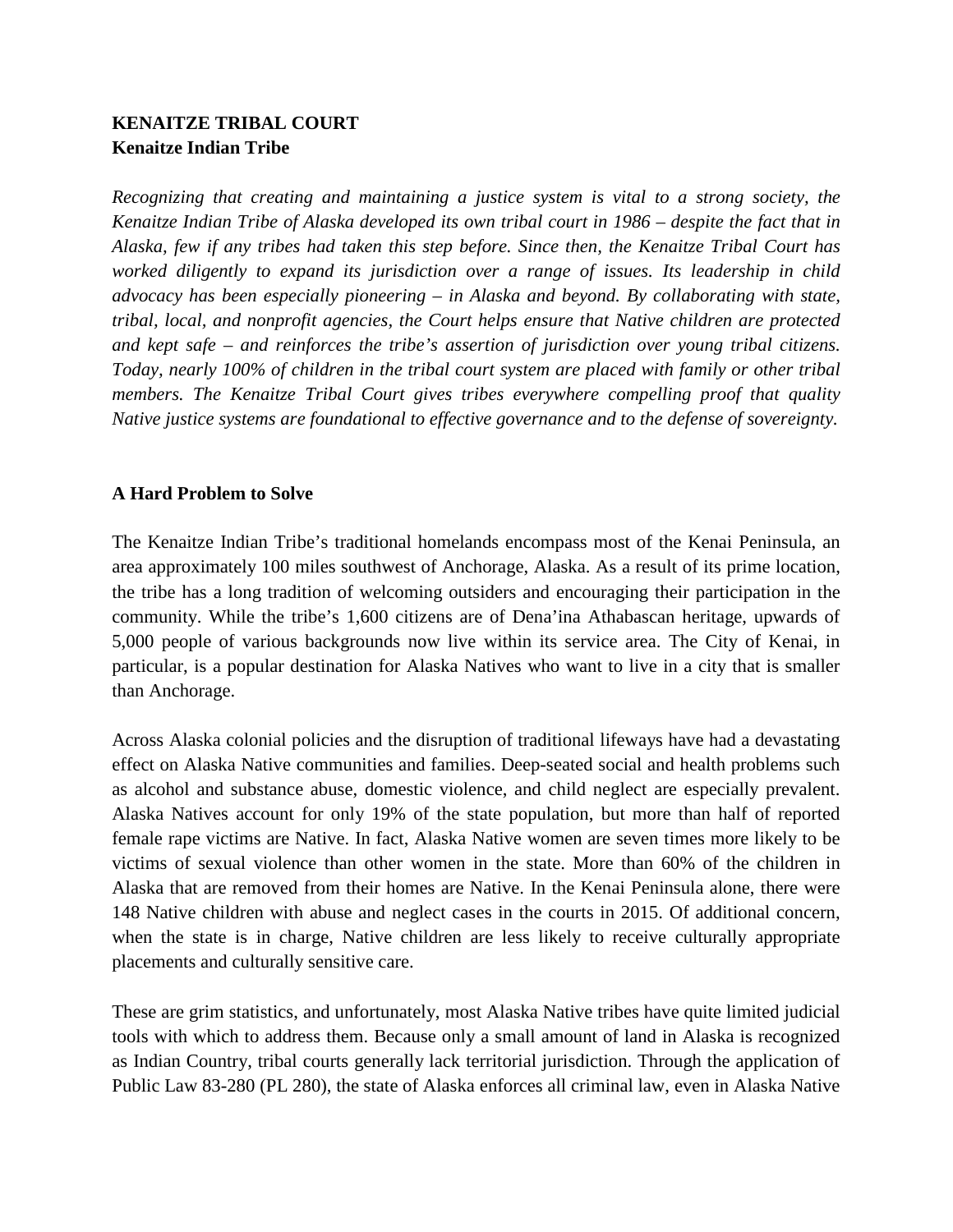villages. There are nearly 100 tribal courts in Alaska, but funding constraints limit their capacities. On top of these issues, state government officials have been reluctant to acknowledge tribal sovereignty.

# **A Tribal Court for All Residents**

Undaunted by these difficulties, the Kenaitze Indian Tribe established a tribal court in 1986. A tribal statute recognizes the court's jurisdiction over "all lands and waters customarily and traditionally used by the Dena'ina people" and over all people or entities whose activities have an impact on the tribe or its members. Based on this broad mandate, the Kenaitze Tribal Court seeks to deliver justice to all residents of its service area in the Kenai Peninsula and to play a central role in fulfilling the tribe's mission "to assure Kahthuht'ana Dena'ina thrive forever."

The court is staffed by six judges elected by the tribal council. The judges are not required to have formal legal training. Instead, they rely on experience, lay training in topics such as child protection and family law, and their knowledge of tribal code, history, and traditions. The majority of cases before the court concern intimate family issues, including child custody, adoption, juvenile delinquency, and protection orders. Anyone in the service area, Native or non-Native, can petition the tribal court. The judges determine whether the court will accept a case and whether it will be heard by a western-style panel or in the Traditional Conflict Resolution Program. The latter is essentially a justice circle, involving community members in the deliberations and outcome.

In 2005, the tribe launched Alaska's first Court Appointed Special Advocates (CASA) program to better meet the needs of the children in the tribal court system. A national program, CASA volunteers are assigned to a child during neglect and abuse cases. The volunteers serve one child at a time, and in so doing, provide a supportive and consistent adult presence during case proceedings. In 2011, through a groundbreaking agreement with the state of Alaska, the tribe's CASA program expanded to operate throughout the entire Kenai Peninsula. CASA volunteers in this region are trained in both tribal and state court proceedings and can assist in a case in either venue. It is the only CASA program in the United States that operates as a direct tribal-state partnership.

The tribal court has gained wide respect for its decisions and authority through its professionalism and extraordinary leadership. In fact, many of the cases the court hears involve a non-Native party who agrees to be subject to the court's jurisdiction. The circle justice program has a low recidivism rate and has led to lasting changes in relationships. Since the inception of the CASA program, child placement outcomes have also improved. Nearly 100% of children in tribal custody are successfully placed in tribal homes and many are reunited with family.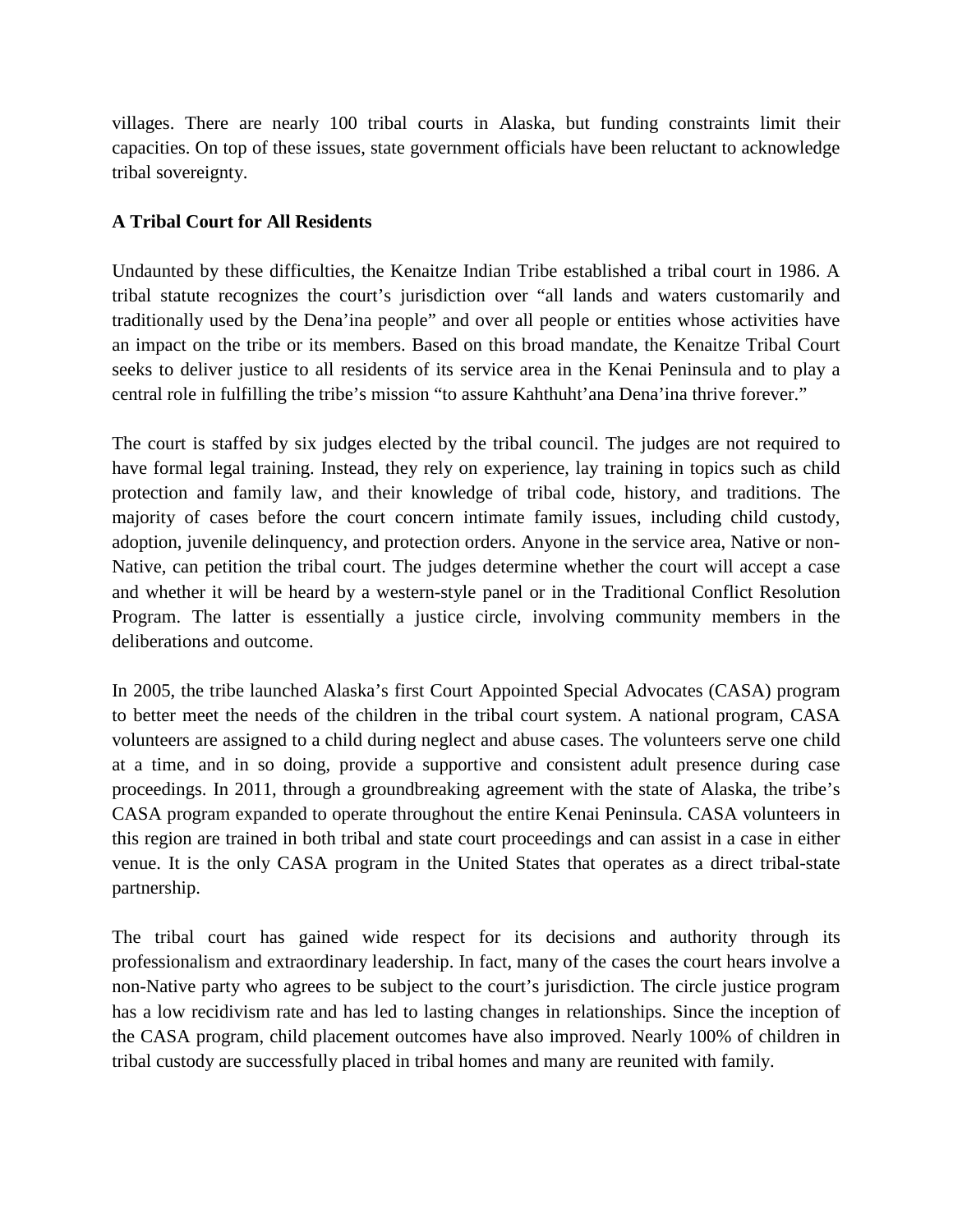### **Reclaiming Tribal Justice**

The expansion of the tribal court is a key part of the tribe's efforts to increase its ability to deal with social problems within the community. Before its role was supplanted by the state of Alaska, the tribe had always maintained peace within its traditional territory. Until it was able to develop its own court, village elders expressed frustration at the tribe's lack of authority and resources to deal with the challenges facing its families, observing that "we have become lost in our own country." By passing a tribal ordinance with a broad view of jurisdiction, the tribe signaled its interest in regaining judicial authority within its traditional territory. Although its jurisdiction is restricted by the US legal system, the Kenaitze Tribal Court is pushing the existing boundaries by relentlessly pursuing the goal of better outcomes for everyone involved in the court process. Observing the tribal court's growing authority and success in dealing with some of the underlying causes of the social problems facing tribal citizens, one elder notes, "the tide is coming back in."

To effectively expand its ability to serve tribal citizens and the surrounding community, the Kenaitze Tribal Court has pursued far-reaching partnerships with state, tribal, local, and nonprofit agencies. The tribe has signed agreements with an impressive list of organizations including local law enforcement agencies, the Kenai District Court, the Kenai Peninsula Youth Courts, and the Alaska Division of Juvenile Justice. The joint tribal-state CASA program is an outstanding example of how the tribal court led a cooperative effort around a shared goal. Initially limited to tribal members, the CASA program now serves all children in need of advocacy throughout the Kenai Peninsula. The result is that CASA volunteers stay with children even if the case is transferred from tribal to state court, providing consistency at a stressful time. Building on this model, the tribal court's latest initiative is an agreement with the state of Alaska to create a joint-jurisdiction court to deal with substance abuse cases. Tribal and state judges will sit side-by-side and the docket will include criminal matters, another groundbreaking development in Alaska.

Kenaitze Tribal Court is also reclaiming the tribe's authority to apply cultural understanding and experience to the delivery of justice. The court's approach upholds traditional Athabascan laws, and customs for the benefit of all of the region's residents in keeping with the tribe's inclusive culture. Proceedings focus on solutions to restore community harmony and healing rather than punishment. In panel hearings, participants are allowed to communicate directly with the judiciary and are encouraged to "speak from the heart with honesty and respect." Under the Traditional Conflict Resolution Program, the circle process helps build relationships between the offender and the community to address the source of the harmful behavior. Through its actions, the court is reaffirming that the tribe's longstanding practices are still central to successfully maintaining peace within its territory.